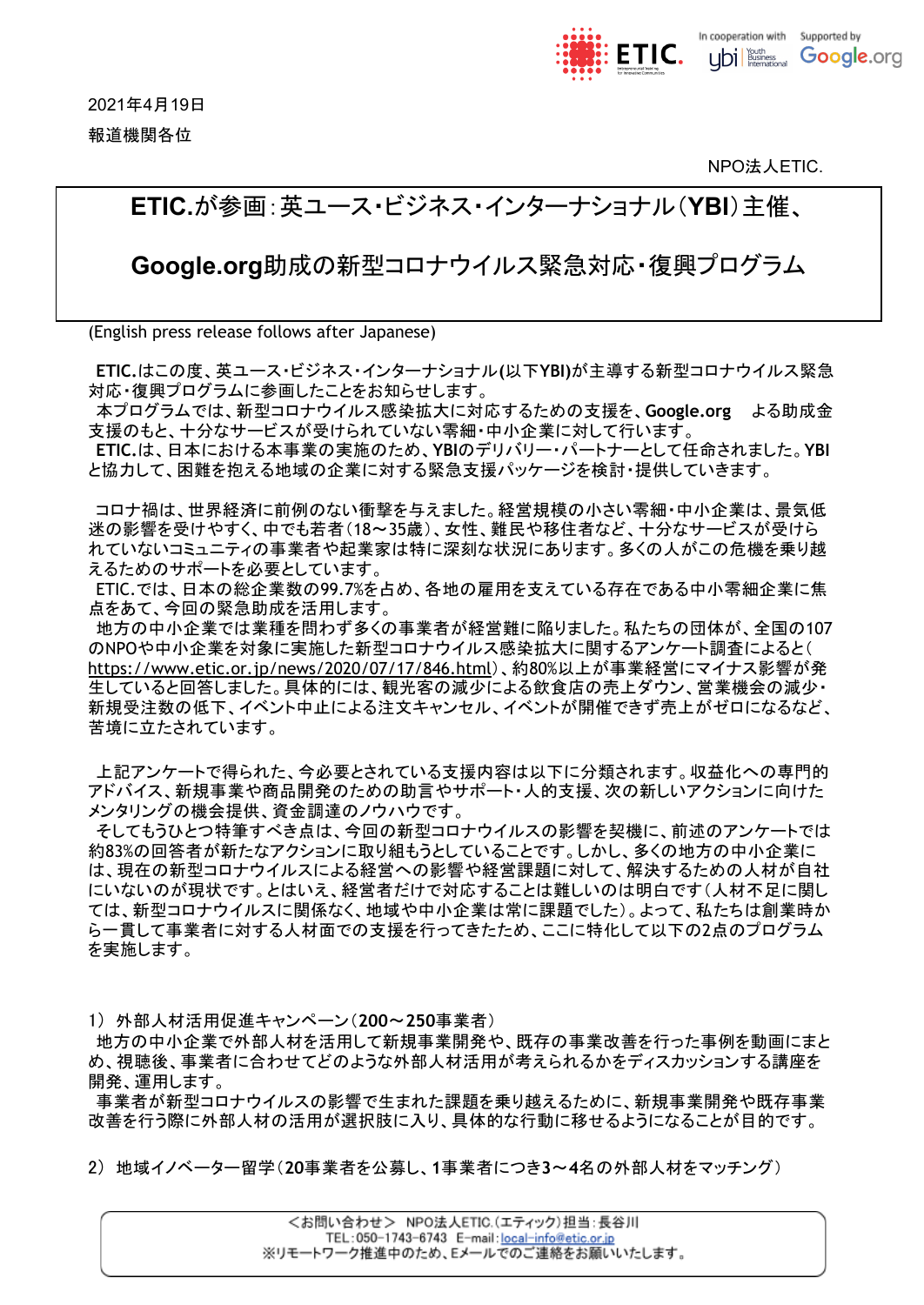

外部人材活用のイメージをつかんだ事業者と外部人材をマッチングし、オンラインでそれぞれの課題 解決に向けたプロジェクトを遂行していくプログラムを実施します。本プログラムは2010年にスタートし、 約30地域、270名の外部人材が参画しました。2020年度は完全オンラインでも実施しました。本助成を 受けて、新型コロナウイルスの影響を受けている事業者に特化し、オンラインでも事業者・外部人材とも にプロジェクトを達成できるようなプログラムへ進化させていきます。

昨今の日本の社会人は、本業以外の活動(兼業・副業)に注目している人が多くいます。ETIC.で運営 している副業マッチングサイト「YOSOMON!」(<https://yosomon.jp/>)でも登録者が1,000人を超えてい ます。彼らの目的は収入ではなく、自らのスキルや経験を活かして地域や経営者の役に立ちたい、自 分のスキルを磨きたいという理由が大半です。

1)と2)を推進していくことで、新型コロナウイルスの影響を乗り越え、地方の中小企業の経営課題を 解決する機会を提供することができると考えています。

新型コロナウイルス感染拡大によって、世界は急速でオンライン化に対応しましたが、日本の地方の 。。。<br>中小企業はその対応が進んでいないのが現状です。今回Google.orgの支援を受けることで、中小企業 の方々がリモートワークなど業務のオンライン化に関するアドバイスやレクチャーを受けられる機会を提 供することも検討しています。

日本の中小企業が進化することによって生まれる効果は多いと感じています。オンライン対応が可能 になることで、企業所在地以外に住んでいる人材でも働けるようになり、人材不足解消につながりま す。また、すでに働いている社員に対しても柔軟な働き方が可能になったり、働く環境が整備されること にもつながります。日本の99.7%が中小企業であることを考えると、働き方改革にもつながると考えて います。このようなビジョンを胸に、ひとつひとつ事例を積み上げていきたいと思っています。

本事業の責任者である**NPO**法人**ETIC.**長谷川奈月は、次のように述べています。

「今までは私たちの活動は『オンライン対応ができ、強い意志のある一部の企業』にしか届いていな かったのですが、コロナ禍で価値観が変わり、オンライン化や外部人材の活用について可能性を感じ始 めている企業にもアプローチができるようになり、大変ありがたく思っています。この支援が中小企業の 再生や進化につながるよう、スタッフ一同力を尽くしたいと思います。」

「この国際規模のプログラムを主導するYBIは、起業支援の経験豊富な組織によるネットワークです。 ヨーロッパ、中東、アフリカ、アジア太平洋地域の32カ国で、20万人以上の中小企業経営者を支援し、 新型コロナウイルスの影響への対応と回復を目指しています。」 **YBI**の**CEO**であるアニタ・ティッセンは、次のように述べています。

「世界は日々劇的に変化する中、各地の経営者、特にサービスが十分に行き届いていないコミュニ ティの中小企業経営者たちにとって今回の危機による経済的影響は図り知れないものであり、この状 況をとても心苦しく思っています。」

「こうした課題に直面する中、私たちのネットワークにおける仲間が、世界中の経営者に対して迅速な 対応支援を見せたことにとても感銘を受けました。YBIは、Google.orgの新たな資金提供を受けて、 2020年から2021年の間、この支援を維持・拡大し、20万社以上の企業がこの危機を乗り切るために今 すぐ必要なアドバイスを受けられるように支援していきます。」

**Google.org**のヨーロッパ、中東、アフリカ、アジア太平洋地域担当のローワン・バーネットは、次のように 述べています。

「新型コロナウイルスの感染拡大は、人命や地域社会に壊滅的な打撃を与えており、中小企業は浮揚 を維持するのに苦労しながら、前例のない課題に直面しています。YBIへの助成やGoogleの一連の取り 組みや製品を通じて、最も苦境に立たされている中小企業が危機を乗り切る方法を見つけられるよう支 援したいと考えています。」

#### 注釈

**NPO**法人**ETIC.**について ETIC.は、社会の未来をつくる人を育むNPO法人です。1993年の創業以来、私たちの手がける実践型インターンシップ や起業支援プログラムへの参加を通して、1600人以上が起業しました。これからも企業・行政・NPOといった多様なセク ターを巻き込みながら、挑戦したい人を支える仕組みづくりを続けていきます。 <https://www.etic.or.jp/english/index.html> コロナ禍におけるETIC.の取り組み <https://www.etic.or.jp/covid19>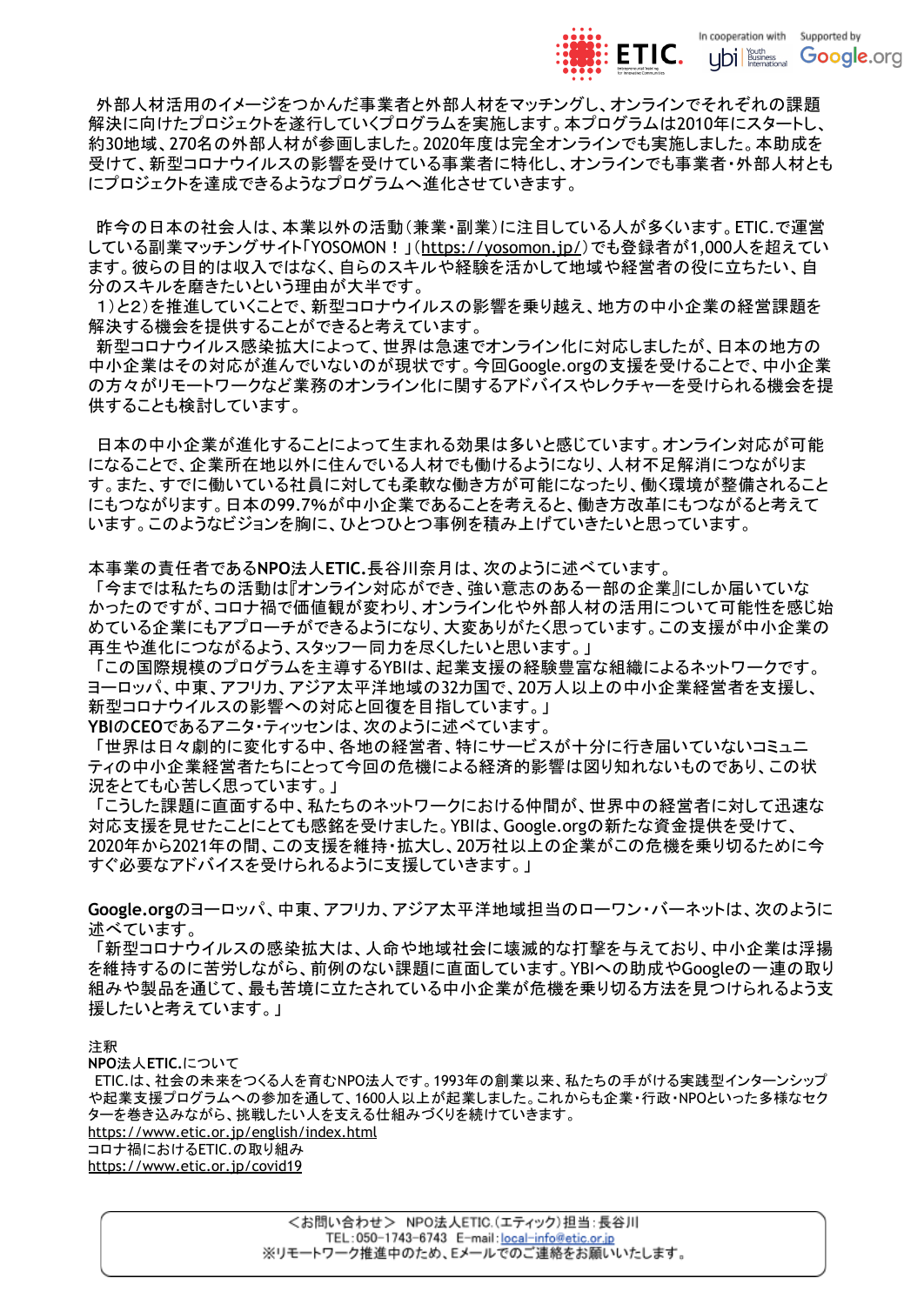

#### ユース・ビジネス・インターナショナル(**YBI**)

YBIは50カ国以上の専門組織からなるグローバルネットワークで、十分なサービスを受けていない若者のアイデアをビ ジネスとして成功させ、雇用を創出し、コミュニティを強化するための支援を行っています。YBIのビジョンは、若者の起 業家精神が持続可能な経済発展の原動力として認められ、起業を希望するすべての若者がその可能性を発揮できる 世界です。YBIは、会員同士を結びつけ、専門知識を共有し、共通の課題に対する解決策について協力しています。 [www.youthbusiness.org](http://www.youthbusiness.org)

#### **Google.org**

Google の慈善事業部門である Google.org では、人類が抱える大きな課題の解決に貢献すべく Google の強みを活 かし、十分なサービスを受けていないコミュニティを支援するなどし、平等な機会を実現できるよう、資金、最新テクノロ ジー、技術的専門知識を複合的に提供しています。

新型コロナウィルス対応としては、パンデミックの影響を受けている人々の助けになるため、緊急的な経済援助から長 期的な経済回復、そして将来への備えまで、パンデミックのすべての段階を通じて効果的な対策を展開できるよう支援 しています。

<https://www.google.org/>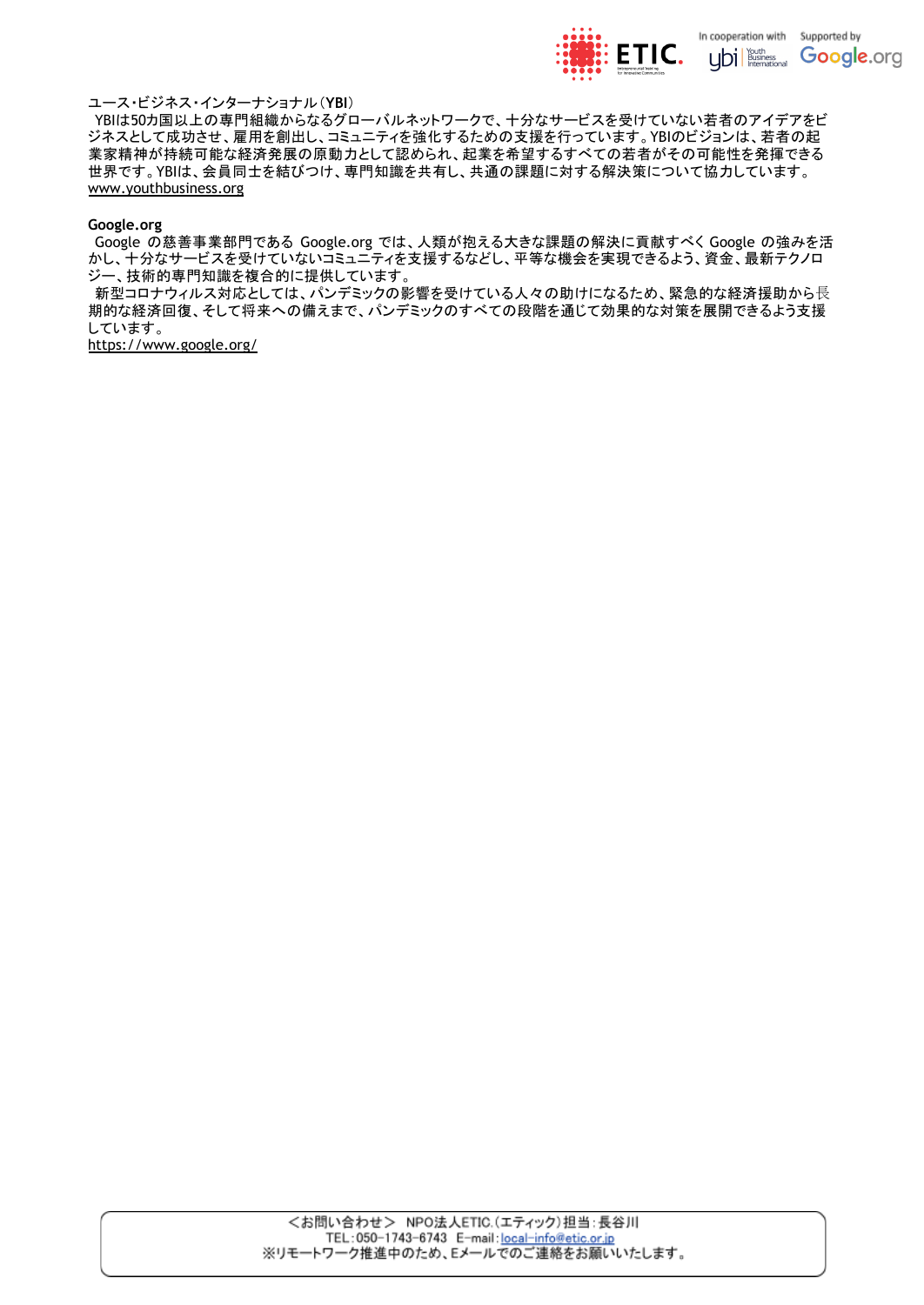

## **ETIC. (Entrepreneurial Training for Innovative Communities) JOINS YOUTH BUSINESS INTERNATIONAL'S RAPID RESPONSE AND RECOVERY PROGRAMME, FUNDED BY GOOGLE.ORG, TO SUPPORT STRUGGLING SMALL BUSINESSES DURING THE COVID-19 CRISIS**

**The programme, led by Youth Business International (YBI) and funded by [Google.org,](http://google.org/) will support underserved micro, small and medium businesses to respond to the COVID-19 crisis.**

**ETIC. (Entrepreneurial Training for Innovative Communities), based in Tokyo, has been appointed as a delivery partner of YBI in Japan. It will now work with YBI to develop and deliver an urgent package of support to struggling local businesses.**

The global economy is suffering from an unprecedented shock as a result of COVID-19. With typically tight margins, micro, small and medium businesses are vulnerable to economic downturn. The current pandemic is having a particularly serious impact on business owners and entrepreneurs from underserved communities, including young people (aged 18-35 years), women, and refugees and other migrants. Many are struggling to get through the crisis and need support now.

ETIC. will provide support for small and medium-sized enterprises that account for 99.7% of the total number of Japanese enterprises that are producing much employment in regions.

Many local SMEs, regardless of the industries, have suffered from financial difficulties from the outbreak of the COVID-19. According to our [questionnaire](https://www.etic.or.jp/news/2020/07/17/846.html) survey answered by 107 non-profit organizations and SMEs from all across Japan, more than 80% of them experienced a negative impact on their businesses from the spread of new coronavirus. More specifically, they experienced decreases in restaurant sales resulting from a declined number of tourists, lost business opportunities, cancellation of events and associated loss of orders among others.

Based on the results of the above questionnaire, we identified the kind of support they need are advice from experts on monetization, advice and support for new business and product development, mentoring to start new actions, and know-hows for financing. Notably enough, 83% of the survey respondents also showed a strong willingness to take on new actions in the midst of the COVID-19 outbreak.

Many small and medium-sized enterprises in rural areas, however, lack human talents who can propose solutions to the challenges posed by the COVID-19. Shortage of human resources has always been a problem for local communities and SMEs, even before the outbreak of the new coronavirus. Before the current situation, it is more difficult than ever for many business owners to tackle the issues on their own.

Since its founding, ETIC. has provided support for many businesses in the area of talent management. Utilizing the accumulated knowledge and experiences of our own, we will implement the following two programs especially targeting businesses that are affected by the COVID-19 outbreak.

### **1) Awareness Raising Campaign on the use of external human talent supported with a grant from Google.org (targeting support for 200-250 businesses)**

A coaching programme will be provided targeting SMEs in regional Japan, whereby participants will learn about examples of external human talent supporting new business development and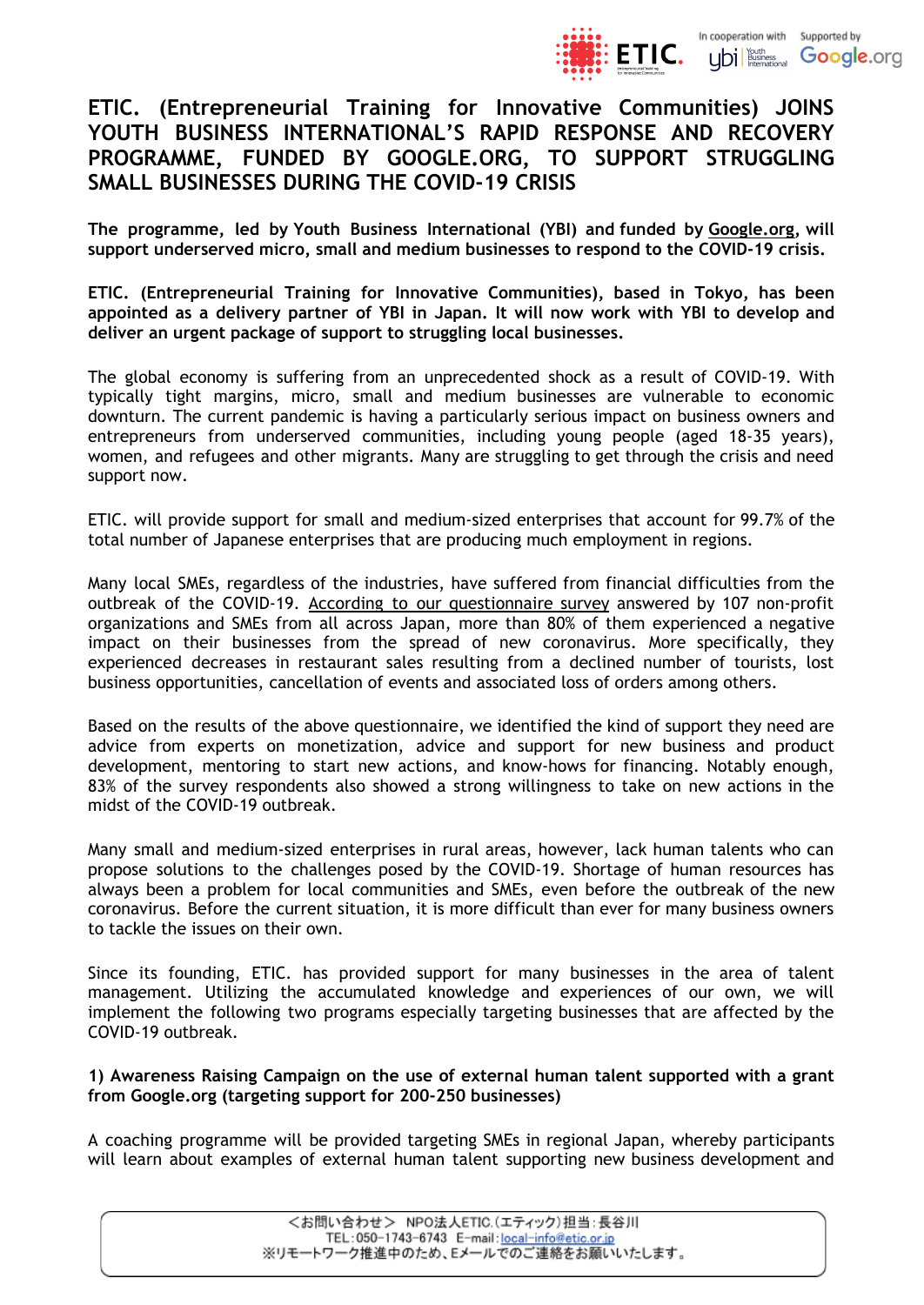

improvement. They will also develop an idea how they could possibly utilize such external resources for their own businesses.

The programme will aim for informing business owners that the reception of external talent is a viable means to address challenges caused by the impact of the COVID-19 and supporting them in taking actions.

### **2) Local Innovator Matching Program (20 businesses will be selected; 3 to 4 external human talents are matched per business)**

Business owners who wish to receive external human talent can join our matching program and start a project to solve problems associated with their businesses in collaboration with the matched personnel. This program was started in 2010; more than 270 external personnel have been matched with more than 30 regions in the past. In 2020, the program was implemented in fully virtual settings. Under the scheme of the Rapid Response and Recovery Program, we will especially focus on businesses affected by COVID-19, facilitating more opportunities for businesses to be connected online for their joint actions.

Nowadays, many Japanese working people are interested in having "side jobs" apart from their main employment. Our matching site "[YOSOMON!"](https://yosomon.jp/) for side job opportunities are registered by more than 1,000 people. Their motivation is not about income, but about advancing their skills and/or contributing to local communities and businesses through utilizing their skills and experiences.

Through promoting the above activities, we believe we will be able to provide an opportunity for SMEs in regional Japan to solve their business issues and overcome the challenges of the COVID-19.

With the spread of the new coronavirus, the world has entered in a new phase of digitalization. However, many SMEs in regional Japan are falling behind this global trend. Through the support of Google.org, we are planning to provide a venue for lectures and advise on how to enable online working settings and such.

We believe that the advancement of Japanese SMEs will bring about many positive outcomes. If SMEs in regions become able to conduct their businesses virtually, many external personnel living outside of the local areas will be able to join the company and result in addressing the lack of human resources. Current employees will also benefit from flexible business settings and their work environment is expected to improve. As 99.7% of businesses in Japan are run by SMEs, it will be a significant boost to the movement in promoting better work-life balance. With such vision we are determined to create an exemplary case of matching one by one.

### **Natsuki Hasegawa, Program Manager of the ETIC. responsible for the programme, said:**

"In the past, only companies that have already shifted to online business settings were interested in being connected with external personnel. However, many companies are starting to change their perspectives from the situations caused by the new coronavirus, and it is making it easier for us to inform them of the opportunities. We are hoping this becomes a chance to support the revitalization of SMEs in Japan and their further development."

The global programme is led by YBI, an experienced network of enterprise support organisations. It will support over 200,000 small and medium business owners across 32 countries across Europe, the Middle East, Africa and Asia Pacific to respond to and recover from the impact of COVID-19.

> <お問い合わせ> NPO法人ETIC.(エティック)担当:長谷川 TEL:050-1743-6743 E-mail: local-info@etic.or.jp ※リモートワーク推進中のため、Eメールでのご連絡をお願いいたします。